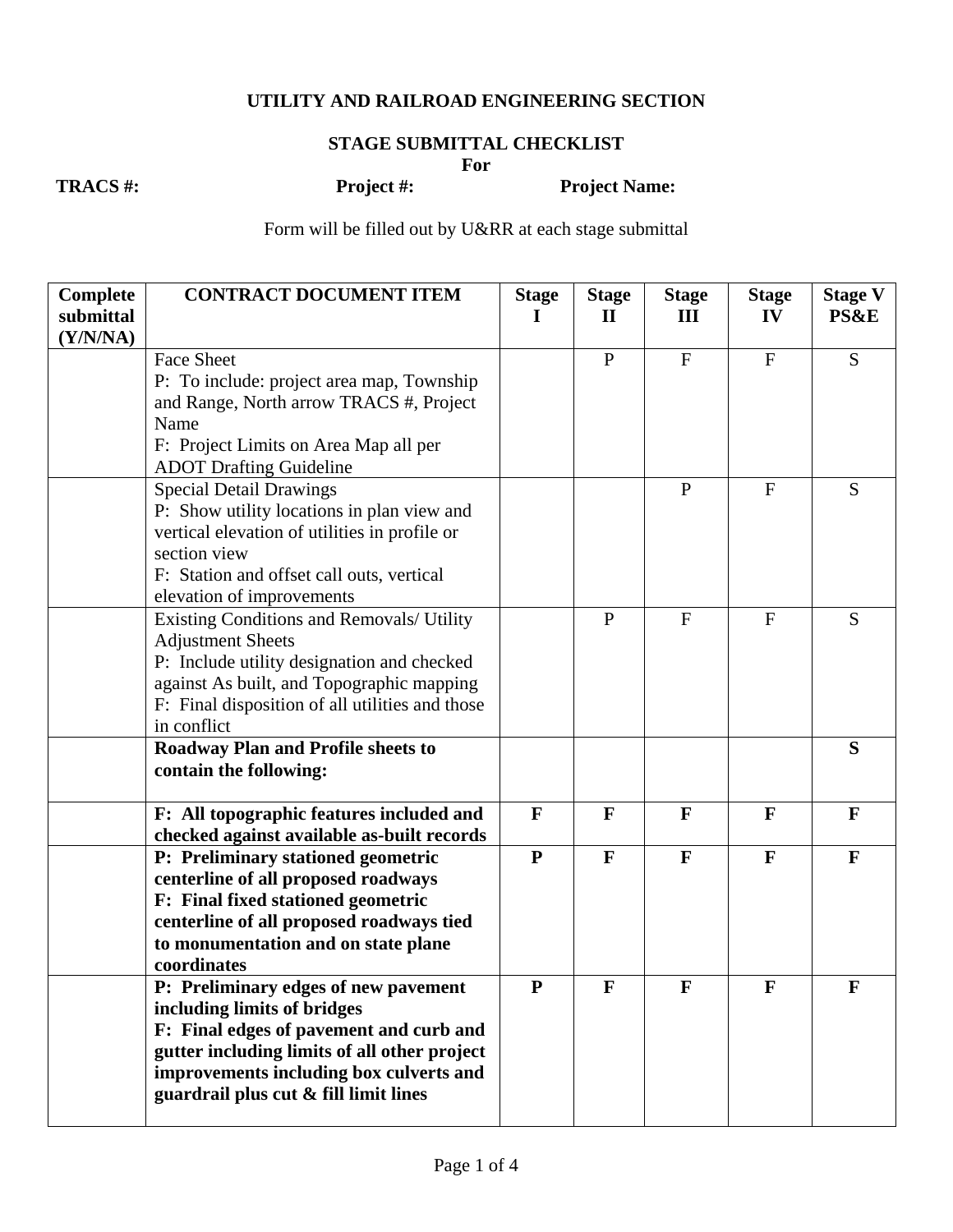| I: Existing right of way<br>P: Existing and proposed right of way<br>F: Final right of way                                                                                                                                                                                                                                                                                          | I | ${\bf P}$    | F              | F            | $\mathbf F$  |
|-------------------------------------------------------------------------------------------------------------------------------------------------------------------------------------------------------------------------------------------------------------------------------------------------------------------------------------------------------------------------------------|---|--------------|----------------|--------------|--------------|
| F: All existing underground and<br>overhead utilities identified to ASCE<br>quality level B standards                                                                                                                                                                                                                                                                               |   | $\mathbf{F}$ | $\mathbf{F}$   | $\mathbf{F}$ | $\mathbf{F}$ |
| F: Untraceable utilities shall be identified<br>to ASCE quality level C standards                                                                                                                                                                                                                                                                                                   |   | $\mathbf{F}$ | $\mathbf{F}$   | $\mathbf{F}$ | $\mathbf{F}$ |
| <b>Detour Sheets</b><br>P: Include existing utility locations and<br>preliminary geometry and edge of pavement<br>F: Include Final geometry and pavement<br>edges plus profile, cut & fill limit lines,<br>drainage improvements                                                                                                                                                    |   | $\mathbf{P}$ | $\mathbf{F}$   | $\mathbf{F}$ | S            |
| Drainage Plans and Details<br>P: Include proposed pipe and existing<br>utilities; topographic mapping, proposed<br>roadway improvements<br>F: Final location of pipe, inlets, box culverts<br>and end treatments plus existing utilities;<br>also include improvements to natural<br>drainage features and cut and fill limit lines                                                 |   | $\mathbf{P}$ | $\overline{F}$ | F            | S            |
| Major Structural Plans and Details<br>P: Preliminary foundation, pier<br>and existing utility locations<br>F: Final foundation, pier and existing utility<br>locations                                                                                                                                                                                                              |   |              | $\mathbf{P}$   | F            | S            |
| <b>Traffic Signal Plans</b><br>I: Initial location of proposed signal poles,<br>location of existing utilities, proposed and<br>existing storm drains; topo graphic mapping,<br>proposed roadway improvements<br>P: Preliminary location of signal poles,<br>switching cabinet, J-boxes, pull boxes<br>F: Final location of signal poles, switching<br>cabinet, J-boxes, pull boxes |   | I            | $\mathbf{P}$   | $\mathbf F$  | S            |
| <b>Lighting Plans and Details</b><br>P: Proposed lighting plans including<br>existing utility locations<br>F: Final location of all lighting, control<br>cabinets and J-boxes                                                                                                                                                                                                       |   |              | $\mathbf{P}$   | F            | S            |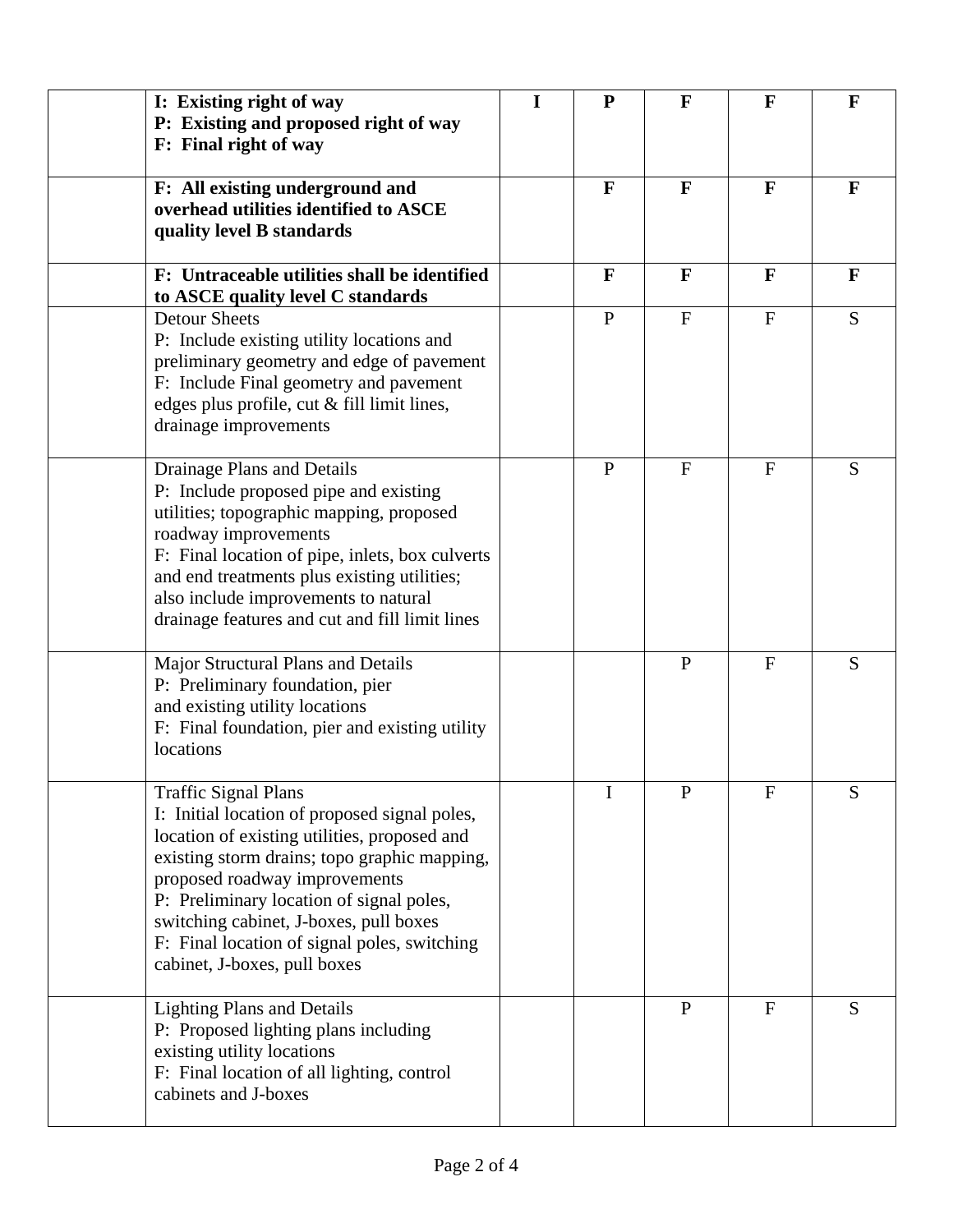| <b>Landscape Plans and Details</b>                                |   |              | $\mathbf P$    | $\mathbf{F}$ | S |
|-------------------------------------------------------------------|---|--------------|----------------|--------------|---|
| P: Include existing and relocated utility                         |   |              |                |              |   |
| locations                                                         |   |              |                |              |   |
| F: Final planting and irrigation design                           |   |              |                |              |   |
| Project Utility Relocation Plans and Details                      |   |              | $\overline{P}$ | F            | S |
| P: Draft utility relocation plan and profile                      |   |              |                |              |   |
| include existing and relocated utilities                          |   |              |                |              |   |
| F: Final utility relocation plan and profile                      |   |              |                |              |   |
| include existing and relocated utilities; all                     |   |              |                |              |   |
|                                                                   |   |              |                |              |   |
| callouts, and special details as necessary                        |   | $\mathbf{P}$ |                |              |   |
| <b>Structure Selection Report</b>                                 |   |              | $\overline{F}$ |              |   |
| P: Initial horizontal and vertical clearance                      |   |              |                |              |   |
| plus initial pier and abutment location in                        |   |              |                |              |   |
| relation to Railroad tracks when spanning                         |   |              |                |              |   |
| tracks                                                            |   |              |                |              |   |
| F: Final horizontal and vertical clearance                        |   |              |                |              |   |
| plus final piers and abutment location in                         |   |              |                |              |   |
| relation to Railroad tracks when spanning                         |   |              |                |              |   |
| tracks                                                            |   |              |                |              |   |
| <b>Pothole Data Incorporated Into Plan</b>                        |   |              | $\mathbf{F}$   |              |   |
| <b>Sheets</b>                                                     |   |              |                |              |   |
| <b>Utility Prior Rights Documentation</b>                         |   |              | $\mathbf F$    |              |   |
| F: Receive all prior right documentation                          |   |              |                |              |   |
| <b>Utility Report</b>                                             | T | $\mathbf{P}$ | ${\bf P}$      | F            |   |
| <b>Utility Special Provisions</b>                                 |   |              | $\mathbf P$    | $\mathbf{F}$ | S |
|                                                                   |   |              |                |              |   |
|                                                                   |   |              |                |              |   |
| P: Draft special provisions containing                            |   |              |                |              |   |
| Utilities listing with contact person and                         |   |              |                |              |   |
| phone and basic situation                                         |   |              |                |              |   |
| F: Final special provision containing                             |   |              |                |              |   |
| Utilities listing with contact person; detail                     |   |              |                |              |   |
| situation on relocation schedule, special                         |   |              |                |              |   |
| instruction to follow during construction,                        |   |              |                |              |   |
| and fines due to damage of utilities etc.                         |   |              |                |              |   |
|                                                                   |   |              |                |              |   |
| <b>Project Cost Estimate</b>                                      |   | $\mathbf{P}$ | ${\bf P}$      | $\mathbf{F}$ | S |
| P: Draft project cost estimate                                    |   |              |                |              |   |
| F: Final project cost estimate                                    |   |              |                |              |   |
| <b>Utility Relocation Cost Estimates</b>                          |   | $\mathbf{P}$ | $\mathbf P$    | $\mathbf{F}$ |   |
| P: Draft utility cost estimate                                    |   |              |                |              |   |
| F: Final utility cost estimate                                    |   |              |                |              |   |
| <b>Utility Clearance Letter Package</b>                           |   |              | $\mathbf{P}$   | $\mathbf F$  |   |
| P: Draft letter contains company listing with                     |   |              |                |              |   |
|                                                                   |   |              |                |              |   |
| contact person and phone; utility relocation                      |   |              |                |              |   |
| schedule, and special clauses for                                 |   |              |                |              |   |
| construction                                                      |   |              |                |              |   |
| F: Final letter of contacts, schedules, and<br>special provisions |   |              |                |              |   |